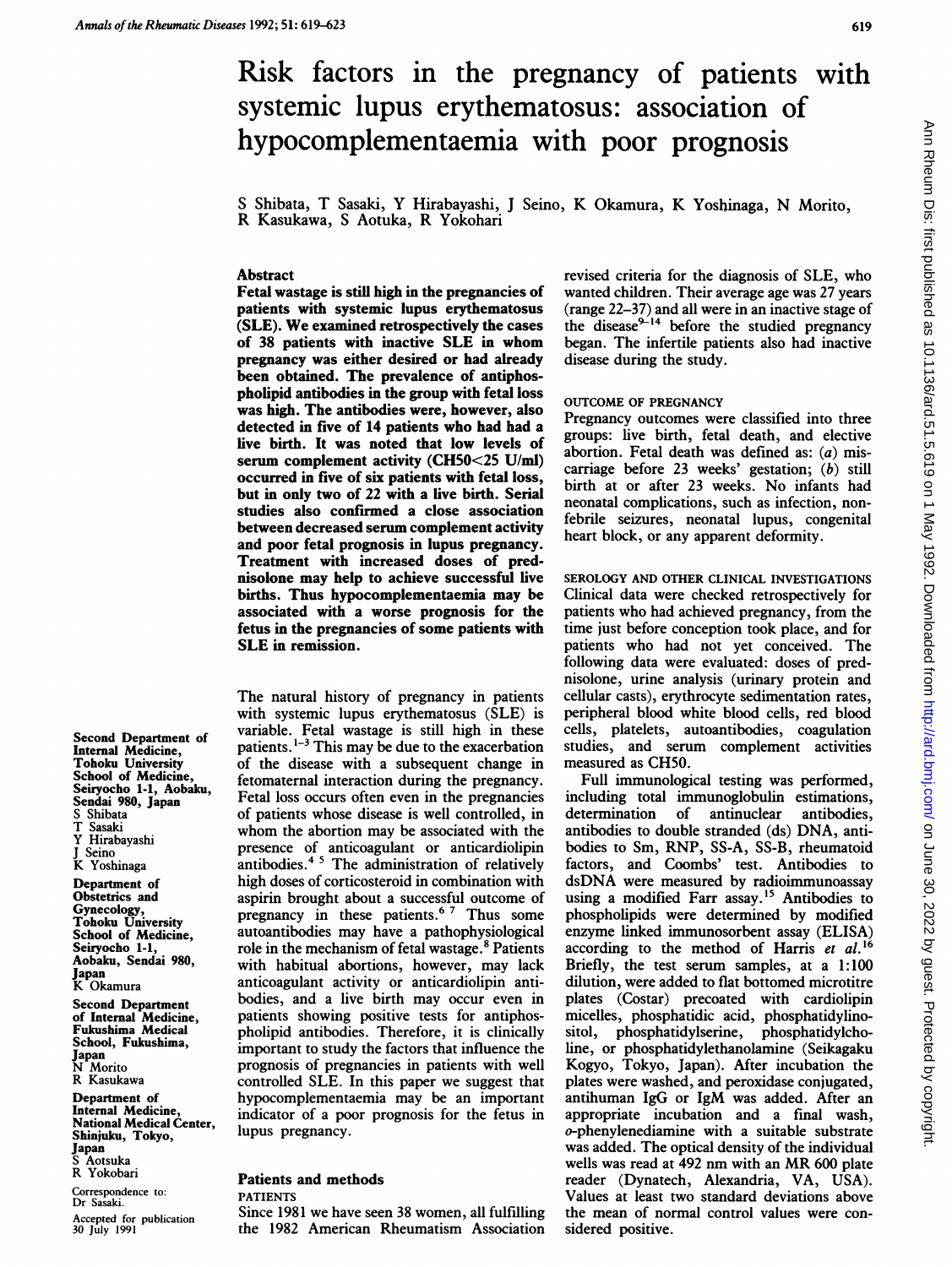The partial thromboplastin time was assessed in our laboratory. The presence of lupus anticoagulant was determined by the kaolin activated, partial prothrombin time and the cross mixing test. $8$  Lupus anticoagulant was considered present when the prolonged kaolin partial prothrombin time was not corrected by the addition of normal plasma.

#### Results

FERTILITY AND OUTCOME OF PREGNANCY IN LUPUS PATIENTS

Of 38 patients, 30 had 33 pregnancies and the remaining eight were infertile despite wishing to conceive. Of the 33 pregnancies, five had elective abortions for social reasons. Live births were achieved in 22 pregnancies, whereas six pregnancies resulted in fetal death.

RELATIONS BETWEEN LABORATORY FINDINGS BEFORE PREGNANCY AND PROGNOSIS OF THE **FFTUS** 

The patients were divided into four groups according to the ability to conceive and the fetal prognosis: infertility, fetal death, elective abortion, and live birth. Each group was retrospectively compared for their clinical and laboratory data before pregnancy to discover what factors might be associated with the outcome of pregnancy in lupus patients (table 1). There were no significant differences in erythrocyte sedimentation rate, complete blood counts, liver function, serum creatinine, or antinuclear antibody titre between the groups (data not shown).

Table 2 shows clinical profiles of patients who were infertile or had had a fetal death. There were no typical clinical manifestations of SLE, such as skin rash, arthritis, stomatitis, serositis, or ankle oedema in any patients at the time of the study. The only exception was Raynaud's phenomenon, which was found in three cases. Urinary protein was positive in two cases, but the urine analysis showed no haematuria or cellular casts in theii sediments. No serum samples showed significantly raised antibody titres to dsDNA. It was noted that three out of four pregnancies in three patients with positive lupus anticoagulant resulted in fetal death. Antiphospholipid antibodies were 80% positive in the group with fetal death (fig 1, table 1). Another remarkable finding was hypocomplementaemia in patients with infertility or with fetal loss. Six of eight infertile patients showed significantly decreased CH50 levels in their serum samples, which have persisted to the present. As shown in fig 2 the incidence of pregnancy in lupus patients showing low levels of serum complement activity (CH50<25 U/ml) was lower than for those with normal levels

Table 1 Correlation between laboratory findings and prognosis of pregnancy in patients with systemic lupus erythematosus. Results are shown as number of positive cases/total number of cases (except for prednisolone dose)

| Laboratory data                     | Infertile | Outcome of pregnancy |                   |            |  |
|-------------------------------------|-----------|----------------------|-------------------|------------|--|
|                                     |           | Fetal death          | Elective abortion | Live birth |  |
| Active disease*                     | $0/8^+$   | 0/6                  | 0/5               | 0/22       |  |
| Mean doses of prednisolone (mg/day) | 9.2       | 10·5                 | 8.8               | 8.8        |  |
| Urinary protein present             | 2/7       | 0/5                  | 1/4               | 0/21       |  |
| Antibodies to dsDNA                 | 0/7       | 0/6                  | 0/3               | 0/21       |  |
| Lupus anticoagulant                 | 0/7       | 3/6                  | 0/2               | 1/14       |  |
| Antiphospholipid Ab <sup>+</sup>    | 4/8       | 4/6                  | 0/3               | 5/14       |  |
| Hypocomplementaemia (CH50<25 U/ml)  | 6/8       | 5/6                  | 1/5               | 2/21       |  |

\*Lupus activity was determined by previously described criteria.<sup>9-14</sup>

tPositive tests for antibodies to cardiolipin, phosphatidylinositol, phosphatidylserine, phosphatidylcholine, or phosphatidylethanolamine.

|  |  |  | Table 2 Clinical profiles of patients with clinically inactive systemic lupus erythematosus <sup>5-14</sup> at the time studied |  |  |  |  |  |
|--|--|--|---------------------------------------------------------------------------------------------------------------------------------|--|--|--|--|--|
|--|--|--|---------------------------------------------------------------------------------------------------------------------------------|--|--|--|--|--|

| Case<br>No     | Age<br>( <i>years</i> ) | Clinical<br>signs | Urinary<br>protein<br>(g/day) | $CH50*$<br>(U/ml) | $C3*$<br>(mg/l) | $C4^*$<br>(mgl) | <b>Antibodies</b><br>to dsDNA<br>(U) | Lupus<br>anti-<br>coagulant | Anti-<br>phospholipid<br>antibodies | Prognosis   |
|----------------|-------------------------|-------------------|-------------------------------|-------------------|-----------------|-----------------|--------------------------------------|-----------------------------|-------------------------------------|-------------|
| 1              | 37                      |                   | $\mathbf 0$                   | 37.0              | 750             | 220             |                                      | $(-)$                       | $(-)$                               | Infertile   |
| $\overline{2}$ | 28                      | Raynaud's         |                               |                   |                 |                 |                                      |                             |                                     |             |
|                |                         | phenomenon        | 1.0                           | 24.6              | 430             | 100             | 12                                   | $(-)$                       | $^{(+)}$                            | Infertile   |
| 3              | 30                      |                   | 0                             | 23.4              | 430             | 126             | $\bf{0}$                             | $(-)$                       | $(-)$                               | Infertile   |
| 4              | 30                      |                   | Trace                         | 22.8              | 440             | 150             | $\bf{0}$                             | (—)                         | $\left( -\right)$                   | Infertile   |
| 5              | 27                      | Ravnaud's         |                               |                   |                 |                 |                                      |                             | $(-)$                               |             |
|                |                         | phenomenon        | Trace                         | 16.7              | 460             | 126             | 2                                    | ( – )                       |                                     | Infertile   |
| 6              | 37                      |                   | 0                             | 16.4              | 440             | 20              |                                      | $(-)$                       | $(+)$                               | Infertile   |
| 7              | 26                      |                   | 1.0                           | 14.9              | 440             | 50              | 10                                   | $-$                         | $(+)$                               | Infertile   |
|                | 25                      |                   | $\bf{0}$                      | 29.8              | 720             | 310             | $\bf{0}$                             |                             | $(+)$                               | Infertile   |
| $\frac{8}{9}$  | 27                      | Raynaud's         |                               |                   |                 |                 |                                      |                             |                                     | Miscarriage |
|                |                         | phenomenon        | $\bf{0}$                      | 29.6              | 770             | 110             |                                      | $(+)$                       | $(+)$                               | at 16 weeks |
| 10             | 30                      |                   | $\bf{0}$                      | 24.5              |                 |                 | $\frac{2}{3}$                        | $(-)$                       | $(-)$                               | Miscarriage |
|                |                         |                   |                               |                   |                 |                 |                                      |                             |                                     | at 11 weeks |
| $\mathbf{11}$  | 24                      |                   | $\bf{0}$                      | 19.9              | 770             |                 | 4                                    | $(+)$                       | $(+)$                               | Miscarriage |
|                |                         |                   |                               |                   |                 |                 |                                      |                             |                                     |             |
|                |                         |                   |                               |                   |                 |                 |                                      |                             |                                     | at 10 weeks |
| 12             | 25                      |                   | $\bf{0}$                      | 19.8              | 700             | 190             | 4                                    | $(+)$                       | $(+)$                               | Miscarriage |
|                |                         |                   |                               |                   |                 |                 |                                      |                             |                                     | at 6 weeks  |
| 13             | 31                      |                   | $\bf{0}$                      | 21.5              | 670             | 50              | 5                                    | $(-)$                       | $(-)$                               | Miscarriage |
|                |                         |                   |                               |                   |                 |                 |                                      |                             |                                     | at 13 weeks |
| 14             | 25                      |                   | Trace                         | $24 - 0$          | 420             | 100             | 0                                    | $(-)$                       | $(+)$                               | Miscarriage |
|                |                         |                   |                               |                   |                 |                 |                                      |                             |                                     | at 12 weeks |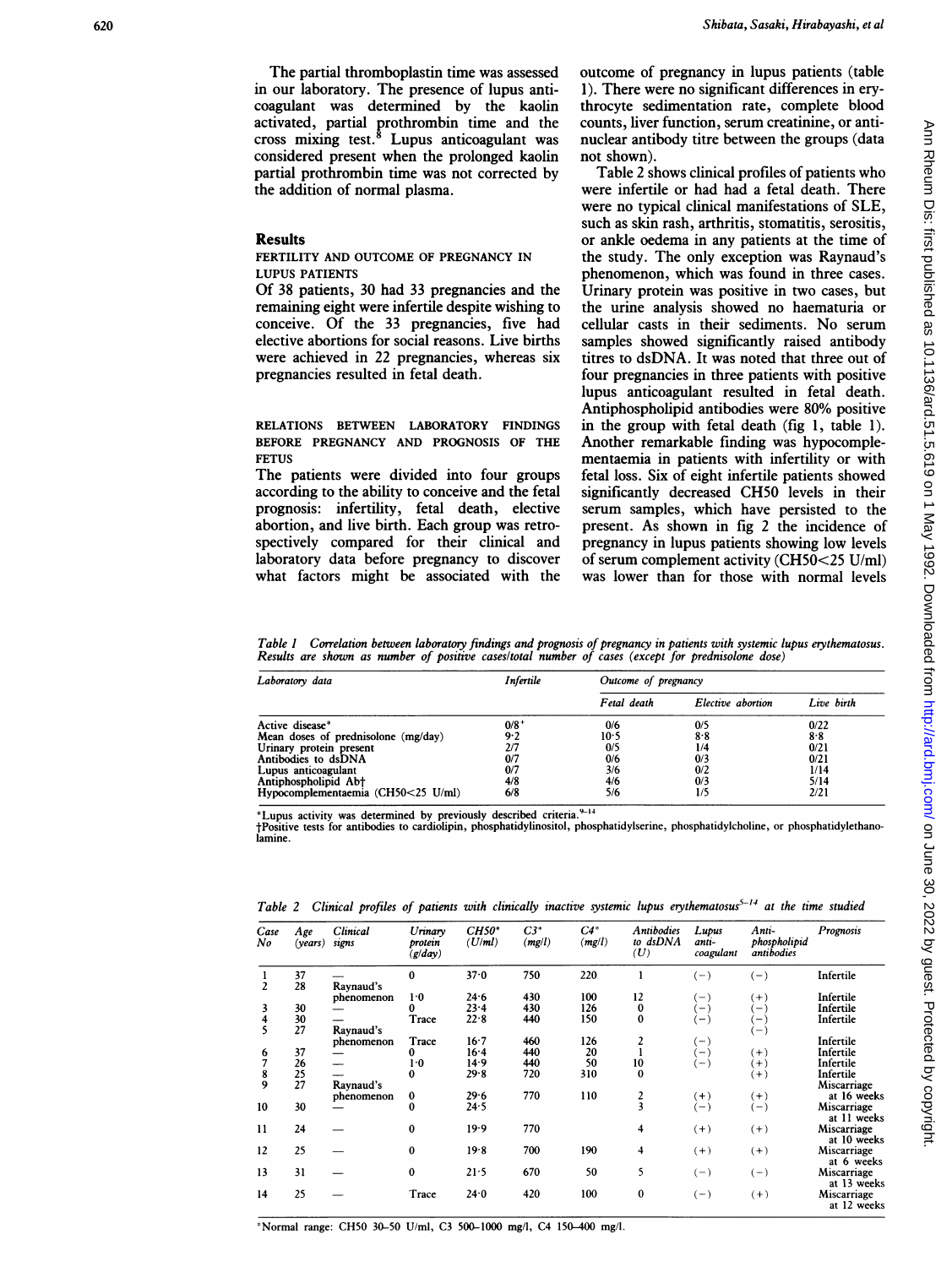

Figure <sup>1</sup> Antiphospholipid antibodies and serum CH50 values in each group. Antibody activity to cardiolipin, phosphatidylinositol, phosphatidylserine, phosphatidykcholine, or phosphatidylethanolamine was determined by ELISA as described in 'Materials and methods'. Data for CH50 values and antiphospholipid activity were obtained from serum samples taken before conception in all pregnant patients or taken from infertile patients.  $\Delta =$ infertile group;  $\blacklozenge =$ fetal death group;  $\Box =$ live birth group.

 $(p<0.01)$ . Of interest was that hypocomplementaemia (CH50<25 U/ml) occurred in most patients in the group with fetal death. Figure 2 also shows that low complement levels are associated with a low incidence of live births when compared with normal levels  $(p<0.01)$ .

# SERIAL STUDIES

Serial studies were performed to determine whether the level of serum complement activity determined before pregnancy can be linked to fetal prognosis. Some cases are shown below.

#### Patient No 13 (see table 2)

Figure 3 shows the clinical course of this





patient. In 1981 she had typical SLE, showing facial erythema and arthralgia. Laboratory findings also showed abnormal liver functions, leucocytopenia (white blood cell count  $2.5\times$  $10<sup>9</sup>/l$ ), positive LE cells, and high titres of antibodies to dsDNA. Histological examination of a liver biopsy specimen showed lupoid hepatitis. She was in remission and her serum CH50 value was 27-1 U/ml when she first became pregnant in March 1983. The pregnancy went successfully and she delivered a live infant at term. She was still clinically well and no antibodies to dsDNA were detected. Her serum CH50, however, dropped to  $19.7$  U/ml before her second pregnancy in spring 1988, and fetal death occurred at the first trimester. She again became pregnant in November 1988, when her CH50 level was 25-0 U/ml. Increased doses of prednisolone (20 mg/day) normalised her serum complement level and she had a trouble free delivery of a healthy boy in August 1989.

# Patient No 10 (see table 2)

After the onset of SLE with acute episodes characterised by butterfly rash, alopecia, and arthralgia in 1981 this patient was treated with prednisolone until the disease went into remission. Since then she has had three pregnancies. Serum CH50 values were normal before the first and the third pregnancies, both of which were successful. The level of her serum CH50 was 24-5 U/ml just before the second pregnancy, which resulted in fetal death at the 11th week.

## Patient No 15

This patient had facial erythema, arthralgia, and Raynaud's phenomenon in 1982. Laboratory examination also showed positive antinuclear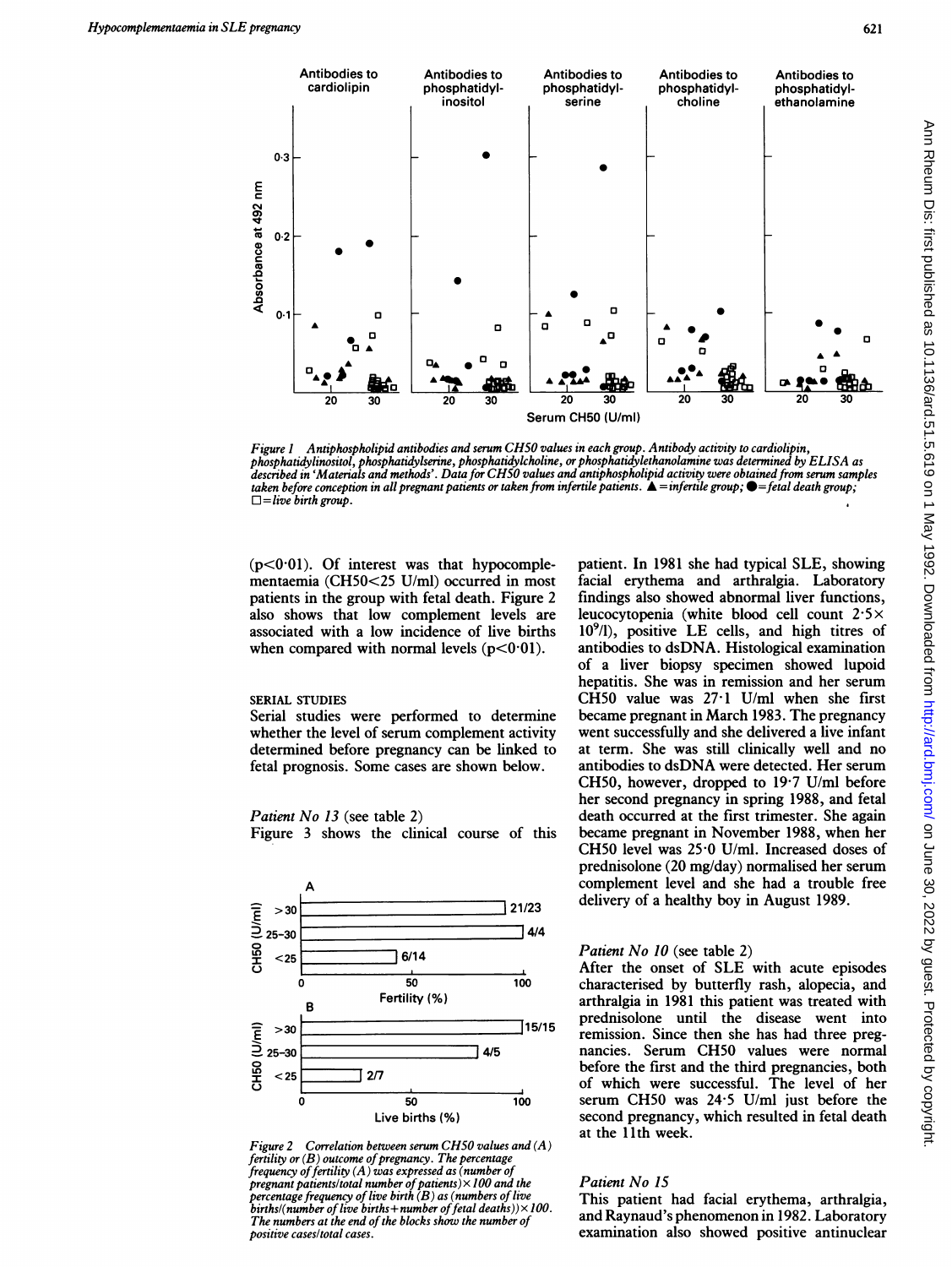Figure 3 Clinical course of patient No 13  $\AA$ ST = aspartate transaminase; ALT= alanine transaminase.



antibodies, raised antibody titres to dsDNA, thrombocytopenia, and positive urinary protein at that time. All findings except hypocomplementaemia returned to normal after treatment. She became pregnant in June 1986, when her serum CH50 was 11-0 U/ml. Serum complement activity was still low until the third trimester, when rash, thrombocytopenia  $(47 \times 10^9)$ , and proteinuria  $(1.2 \text{ g/day})$  occurred. Doses of prednisolone up to 40 mg/day were given and a liveborn infant was delivered by caesarian section.

# **Discussion**

Patients with SLE have an increased incidence of fetal wastage. $1-3$  The precise pathophysiological mechanisms for the increased fetal loss remain unclear. Recent data have shown that the incidence of lupus anticoagulant and antiphospholipid antibodies might be associated with a poor prognosis for pregnancy. $4-6$  One study of 11 lupus patients showed that fetal or neonatal death occurred in four cases, in all of which lupus anticoagulant activity was present in the serum samples, and in one anticardiolipin antibody activity was noted.<sup>4</sup> In another study lupus anticoagulant was positive for six of 12 patients with SLE, which resulted in fetal loss, and anticardiolipin antibodies were present in 75% of cases with unsatisfactory fetal development.<sup>5</sup>

Our data also showed that most patients with fetal loss were positive for lupus anticoagulant activity or for antiphospholipid antibody activity. Thus these data indicate that antiphospholipid antibodies or lupus anticoagulant may play a part in the pathogenesis of an impaired fetomaternal interaction, and that detection of these antibodies may be useful for predicting the prognosis of pregnancy, especially in cases of repeated abortion. Fetal loss, however, often occurs in pregnant patients with SLE with no

lupus anticoagulant or anticardiolipin antibodies5 6 (table 2) and, conversely, anticoagulant or antiphospholipid antibodies were detected in patients with a live birth<sup>17 18</sup> (table 1). Therefore, it is clinically important to find other markers associated with prognosis for the fetus in lupus pregnancies.

We have shown in this paper the close association of hypocomplementaemia with a poor prognosis for the fetus. Similar results have been obtained previously for the outcome of lupus pregnancies.'9 <sup>20</sup> Low C3 and C4 concentrations were found in four pregnancies, all of which resulted in spontaneous abortion.<sup>19</sup> The report, however, included clinically active patients, who would be expected to have a poor fetomaternal interaction. Furthermore, the authors emphasised the clinical importance of monitoring C3 and C4 activity during pregnancy. Our intention, however, was to assess the relation between the fetal prognosis and laboratory findings before pregnancy of lupus patients in remission. Some of our patients showed low complement activity in their serum samples. As hypocomplementaemia is one of the clinical markers indicating lupus activity it is possible that these patients were not in remission at the studied time. $9-13$  None of these patients, however, had either apparent clinical manifestations or laboratory findings associated with an exacerbation of the disease. Thus these patients were regarded as inactive by each of six different previously reported criteria.<sup>9-14 21</sup>

Hypocomplementaemia occurred in six of eight cases with infertility and in five of six pregnancies with fetal loss, whereas only two of 22 successful pregnancies showed low levels of CH50 activity before and during the conception. Patient No <sup>15</sup> with hypocomplementaemia had a live birth. She, however, had an episode of thrombocytopenia in the third trimester of pregnancy. Serial studies in patients Nos 10 and 13 showed that treatment with increased doses